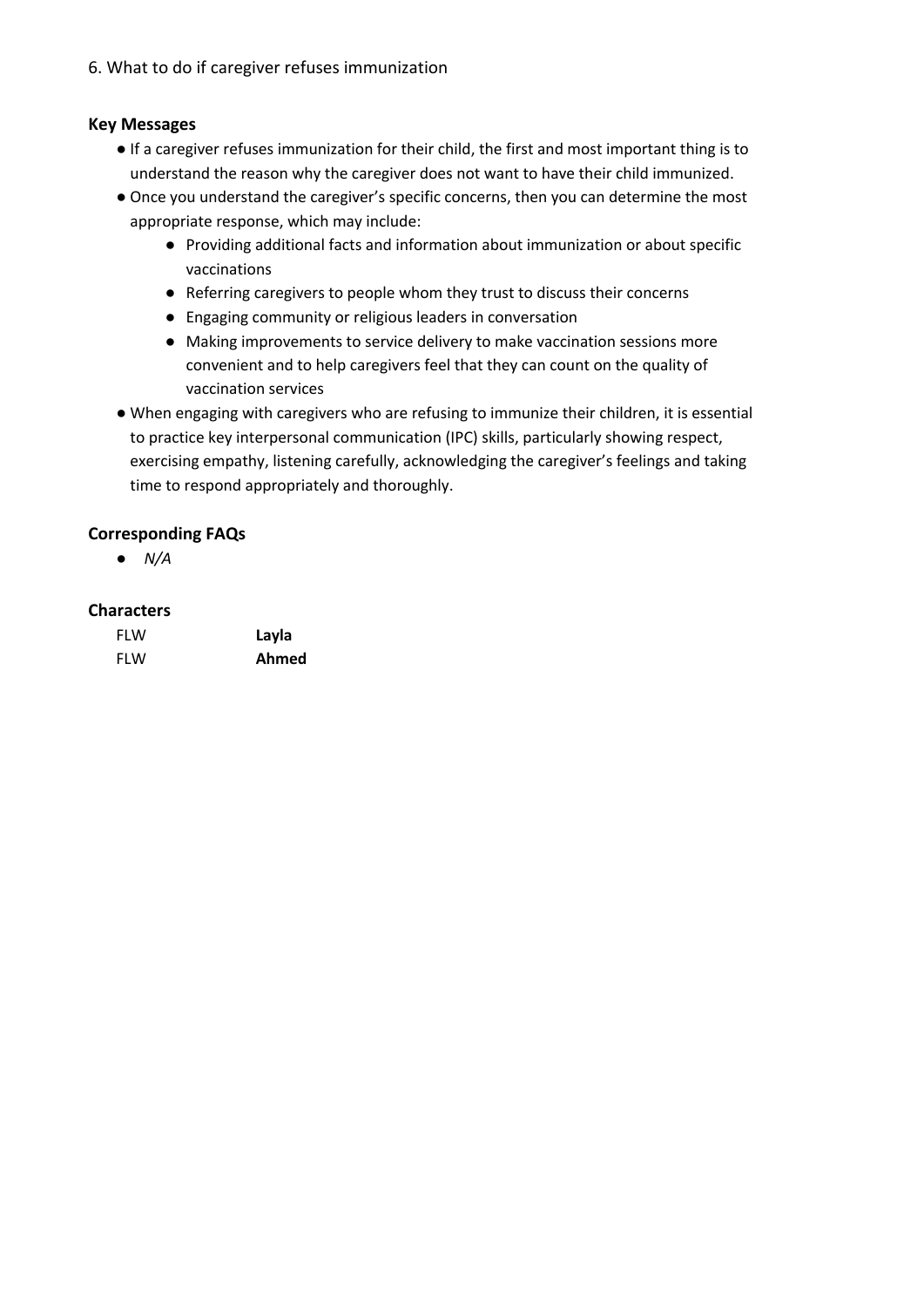**Narrator:** Thank you for joining me for Audio Job Aid number six. In this Audio Job Aid we will hear two frontline workers, Layla and Ahmed, who are helping each other think about what to say to caregivers who refuse to have their children immunized. I'm sure you have faced this situation in your work, so while you are listening, think about how you deal with similar situations and maybe you will learn some new skills and messages too!

**Layla:** Hello Ahmed, you seem tired. What is the matter?

- **Ahmed:** Hi, Layla. I'm just exhausted. I've just returned from doing community outreach and many parents with small children are hesitant to bring their children in for immunization. I worry about the fate of their children.
- **Layla:** Of course, it's something we all worry about. I know that most parents start the vaccine schedule but then they may have concerns with later doses, or certain vaccines, or with giving multiple injections in the same visit. This trend among some caregivers can be worrying because we both know the importance of completing the immunization schedule. Would you like me to help you think through some ideas of how to counsel parents who hesitate?
- **Ahmed:** Sure. Although when I have talked to hesitant parents before, I usually focus on telling them that vaccinations are necessary for their children's health because they prevent very serious diseases. I always thought that should surely be enough to convince them.
- **Layla:** That's very good to start with the benefits, but in the case of some caregivers just providing information alone won't be enough. Many caregivers have heard that information many times already… just think of all the times you have given health talks or counseled caregivers.
- **Ahmed:** If people already have the key information, then why do they still refuse some vaccinations for their children, and what more can I do to convince them to accept immunization?
- **Layla:** The question that you ask is exactly where you need to start with a caregiver who is refusing immunization. The first thing you should do Ahmed, is engage in a conversation with the caregiver and really listen to them to try to understand WHY they are refusing immunization. Only when you understand the reasons, can you address them.
- **Ahmed:** Oh, do you mean like if they are concerned about the side effects?
- **Layla**: Exactly! Sometimes caregivers are concerned about side effects, or the ingredients in a vaccine. Or they may fear effects like sterility. In that case you can address them positively by talking about safety of vaccines, how vaccines go through a lot of testing, and how millions of children all around the world receive these vaccines safely.
- **Ahmed**: I see what you're saying. In some cases the mothers say they are convinced but that their husbands are the problem and that the husbands are refusing immunization for their children.
- **Layla**: Then you can empathize with the caregiver, try to find out her husband's concerns and then advise her on how to convince her husband. Many times husbands find it more persuasive to hear from a community or religious leader whom he trusts, or if you explain the long-term cost savings of immunization.
- **Ahmed:** Ok, I understand now… it is my job to identify their personal concern and then decide the best way to respond. Got it!
- Layla: That is correct! Although, be sure to also ask about other people who may be influencing their rejection. We already talked about the husband, but it could be that the caregiver is a member of a religious group with a leader that rejects immunization. Their religious leader might be telling them that health is in God's hands.
- **Ahmed**: Ah yes, I have heard that before in our community, but it's such a tricky and sensitive issue. What do I do in that case?
- **Layla**: I agree, that's a sensitive issue in some cultures and some communities. One thing you can do is try to meet with the religious group leader and help them understand the benefits of immunization. If there is one religious leader who is more supportive of vaccination, they could help talk with other religious leaders who are not convinced, and they can also participate in community health talks.